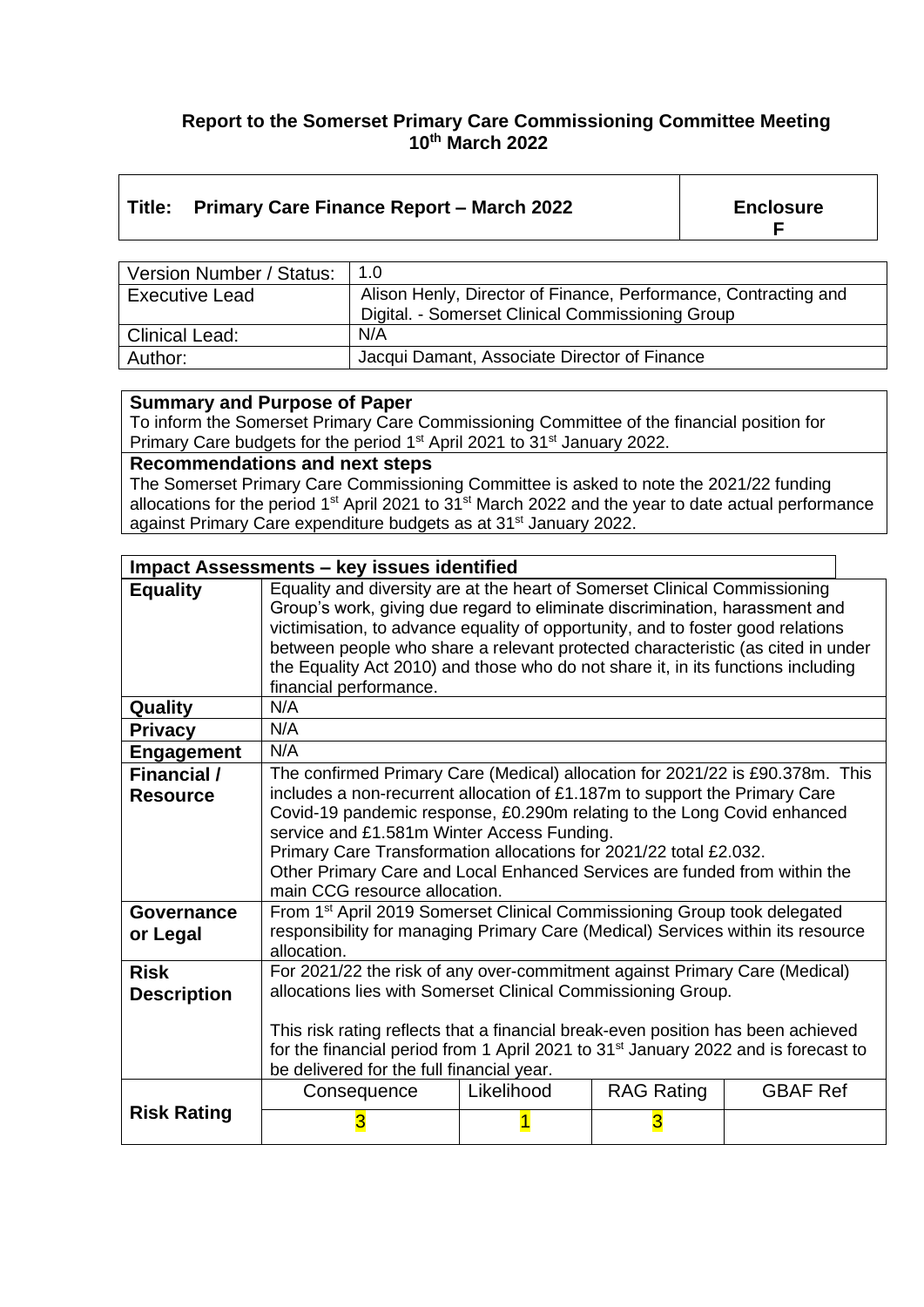#### **Primary Care Budgets 2021/22**

#### **1. Primary Care (Medical) – delegated budgets**

#### **1.1. Resource Allocation**

- Primary Care (Medical) recurrent funding allocations for 2021/22 demonstrate an increase in funding for Somerset of £6.456m compared to 2020/21 funding levels, with the total 2021/22 recurrent allocation being £87.316m.
- In addition to the Primary Care (Medical) allocation, the Clinical Commissioning Group have received a non-recurrent allocation of £1.187m to support the Primary Care response to the Covid-19 pandemic.
- The CCG have received a Long Covid enhanced service allocation for 2021/22 of £0.290m. This resource allocation is for the full financial year and will be committed across H1 £0.116m and H2 £0.174m.
- The CCG is forecast to spend £1.755m Winter Access Funding for the financial year, of which £1.581m has been allocated to date.
- The total 2021/22 allocation for Primary Care (Medical) is £90.378m.

#### **1.2. Expenditure (Table 1)**

- As at 31<sup>st</sup> January 2022 it is forecast that a balanced financial position will be delivered against Primary Care (Medical) budgets this financial year.
- District Valuer revaluations on GP premises have resulted in a decrease in rent and rates charges below planned levels, with an under-commitment of £0.334m reported against total premises budgets.
- In addition the Primary Care (Medical) contingency fund was not required for the H1 period.
- These underspends offset increased commitments against planned budgets due to list size growth.
- Furthermore, additional SFE claims for sickness and maternity cover are forecast to be £0.077m above budget, and commitments for Section 96 resilience payments are anticipated to be £0.202m above the planned budget.
- It is anticipated that all Winter Access Funding allocated will be utilised this financial year.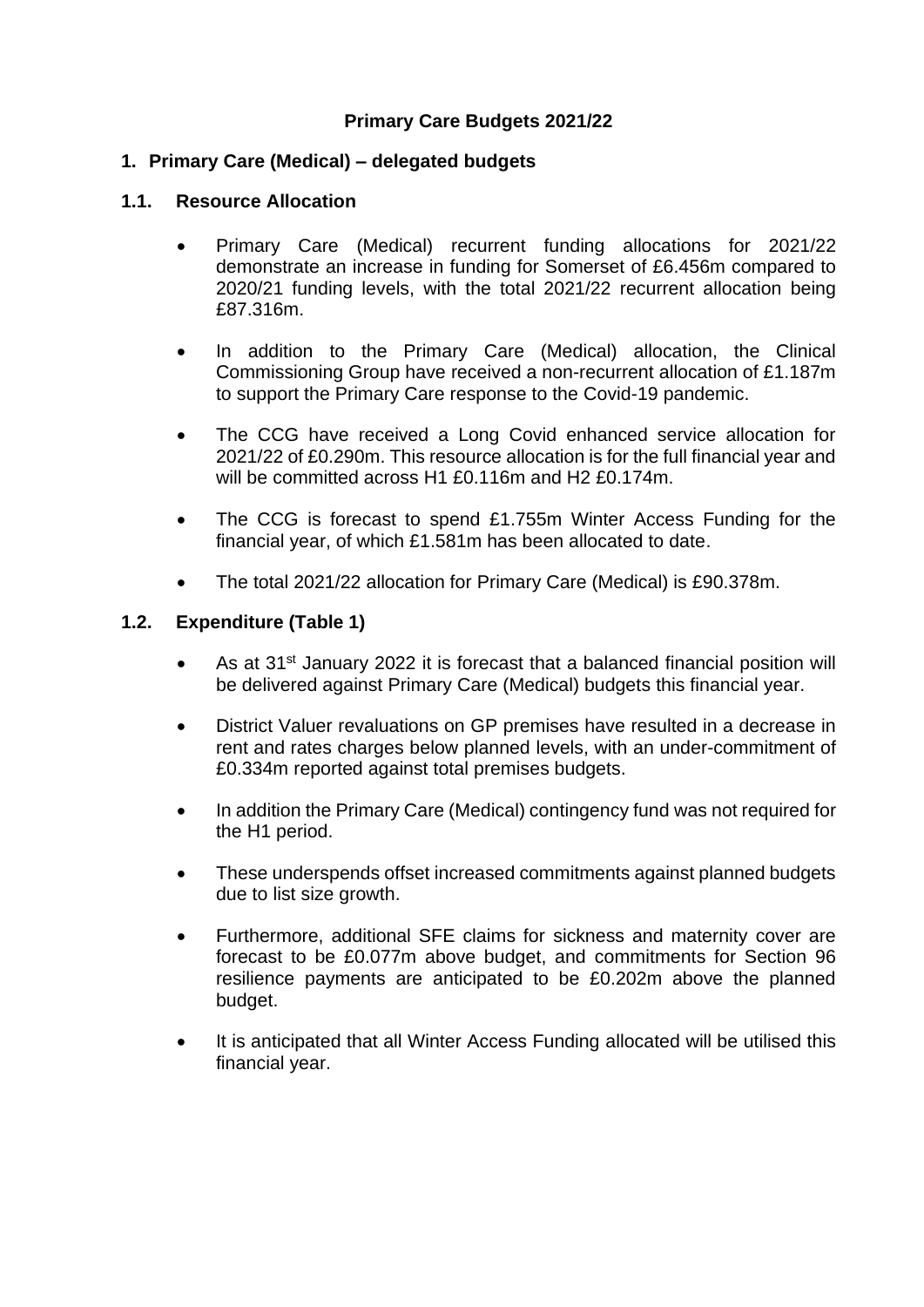#### **2. Other Primary Care Services.**

#### **2.1. Allocation**

- Non delegated payments and Local Enhanced Services are funded from within the CCG's main resource allocation and budgets are set as part of the planning process each year.
- Primary Care Transformation is a national initiative for investment in Primary Care, replacing the GP Forward View, and funding allocated for 2021/22 totals £2.032m.

#### **2.2. Expenditure (Table 2)**

- Other Primary Care Services expenditure is forecast to be £0.688m below plan for 2021/22.
- Local Enhanced Services are anticipated to deliver a total favourable variance against budget of £0.65m for 2021/22. The reported financial position reflects a reinvestment of this resource into Primary Care Improvement Schemes (PCIS), including an additional payment equal to 5% of the total Local Enhanced Services and PCIS expenditure to be made by the end of the financial year. This is incorporated into the PCIS forecast expenditure reported in Table 2.
- A full year allocation of £0.504m has been received for Minor Improvement Grants. The full allocation has not been committed year to date but is anticipated to be fully utilised before the financial year end.

#### **3. Recommendation**

**3.1.** The Committee is asked to:

Note the Primary Care funding allocations for the period 1<sup>st</sup> April 2021 to 31<sup>st</sup> March 2022 and reported expenditure as at 31<sup>st</sup> January 2022.

**Jacqui Damant Associate Director of Finance**

**18 th February 2022**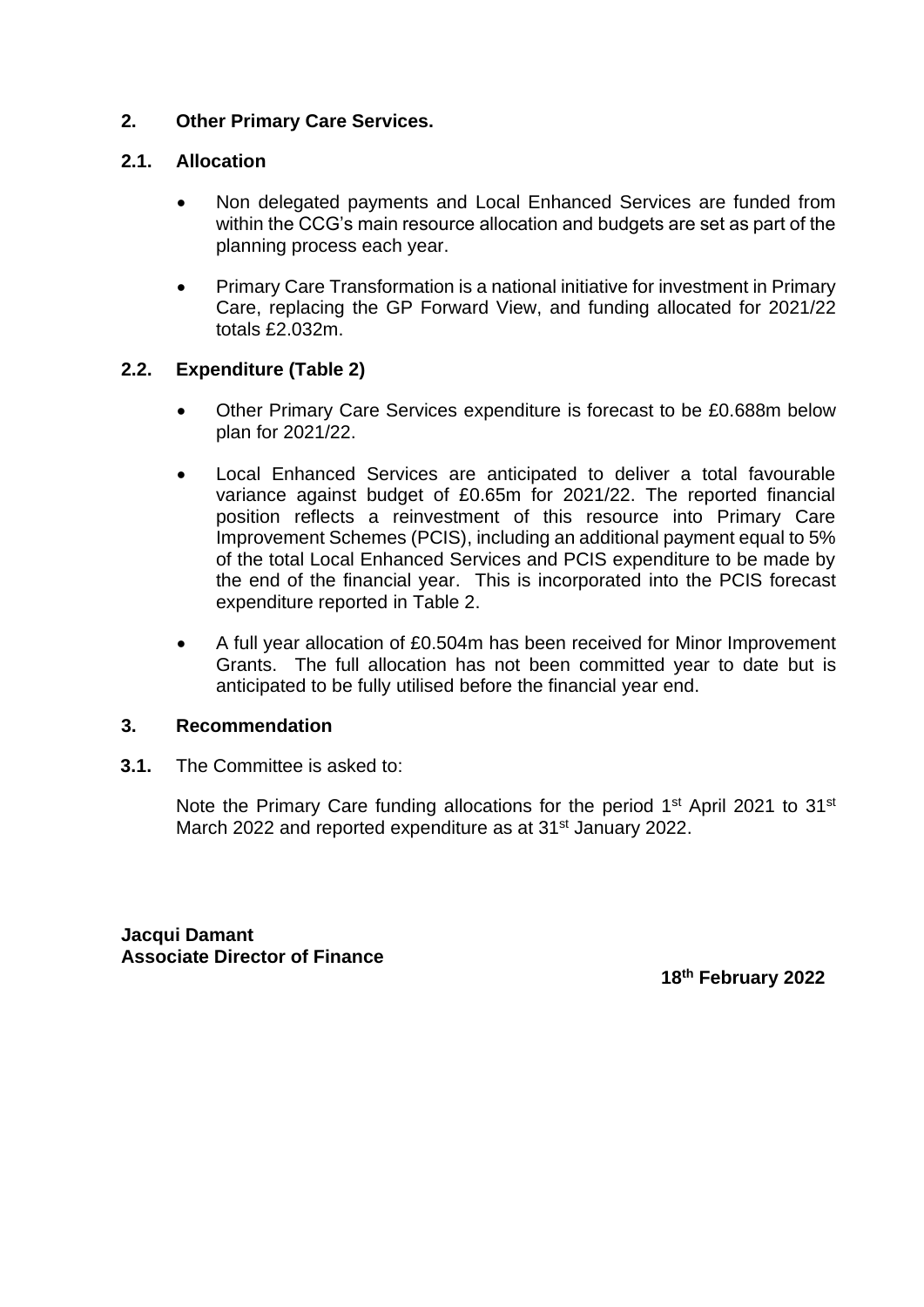### **Table 1**

#### **NHS Somerset CCG 2021/22 Delegation Report Month 10**

|                                   | Area of Spend                         | <b>YTD Budget</b> | <b>YTD Actual</b> | <b>YTD Variance</b> | <b>Annual Budget</b> | <b>FOT</b> | Variance       |
|-----------------------------------|---------------------------------------|-------------------|-------------------|---------------------|----------------------|------------|----------------|
|                                   |                                       | £000s             | £000s             | £000s               | £000s                | £000s      | £000s          |
| <b>GMS Contract Payments</b>      | <b>Global Sum</b>                     | 31,717            | 31,920            | 203                 | 38.060               | 38,304     | 244            |
| <b>PMS Contract Payments</b>      | <b>PMS Contract Value</b>             | 15,131            | 15,176            | 46                  | 18,157               | 18,212     | 55             |
| <b>Premises Costs</b>             | Rent                                  | 6,119             | 5,870             | (249)               | 7,343                | 7,044      | (299)          |
|                                   | Rates                                 | 1,183             | 1,154             | (30)                | 1,420                | 1,384      | (36)           |
|                                   | <b>Water Rates</b>                    | 84                | 84                | 0                   | 101                  | 101        | 0              |
|                                   | Clinical Waste                        | 170               | 172               | $\overline{2}$      | 204                  | 206        | $\overline{2}$ |
|                                   | Other Premises Costs                  | 22                | 12                | (10)                | 26                   | 14         | (12)           |
|                                   | <b>Subtotal</b>                       | 7,578             | 7,291             | (287)               | 9,094                | 8,750      | (344)          |
|                                   | Learning Disability Health Check      | 292               | 292               | (0)                 | 351                  | 351        | (0)            |
| <b>Directed Enhanced Services</b> | <b>Minor Surgery</b>                  | 823               | 823               | (0)                 | 988                  | 988        | (0)            |
|                                   | <b>Special Allocation Service</b>     | 50                | 50                | $\mathbf 0$         | 60                   | 60         | $\Omega$       |
|                                   | <b>Subtotal</b>                       | 1,166             | 1,166             | (0)                 | 1,399                | 1,399      | (0)            |
|                                   | <b>Network Contract Participation</b> | 881               | 880               | (1)                 | 1,056                | 1,056      | (0)            |
|                                   | <b>Network Clinical Directors</b>     | 358               | 358               | $\mathbf 0$         | 429                  | 429        | 0              |
|                                   | Network Additional Reimbursable Roles | 3,540             | 3,303             | (237)               | 3,964                | 3,964      | 0              |
|                                   | Network Extended Hours                | 686               | 691               | 5                   | 823                  | 829        | 6              |
| <b>Primary Care Networks</b>      | Care Home Premium                     | 653               | 630               | (24)                | 784                  | 756        | (28)           |
|                                   | <b>IIF Achievement</b>                | 1,036             | 1,036             | 0                   | 1,433                | 1,433      | 0              |
|                                   | <b>DES Leadership</b>                 | 0                 | 0                 | 0                   | $\mathbf 0$          | $\Omega$   | 0              |
|                                   | <b>Subtotal</b>                       | 7,153             | 6,897             | (256)               | 8,489                | 8,466      | (22)           |
| QOF                               | <b>QOF Aspiration</b>                 | 5,058             | 5,058             | 0                   | 6,070                | 6,070      | 0              |
|                                   | QOF Achievement                       | 2,804             | 2,804             | 0                   | 3,364                | 3,364      | 0              |
|                                   | <b>Subtotal</b>                       | 7,862             | 7,862             | $\mathbf{0}$        | 9,434                | 9,434      | $\mathbf{0}$   |
| <b>Other Services</b>             | Locum Cover                           | 810               | 874               | 64                  | 972                  | 1,049      | 77             |
|                                   | CQC Fee Reimbursement                 | 292               | 300               | 8                   | 350                  | 360        | 10             |
|                                   | <b>GP Retainers</b>                   | 108               | 104               | (4)                 | 130                  | 125        | (4)            |
|                                   | Translation Fees                      | 28                | 28                | 0                   | 34                   | 34         | 0              |
|                                   | Sterile Products                      | 22                | 22                | (0)                 | 26                   | 26         | (0)            |
|                                   | Section 96 Payments                   | 383               | 968               | 585                 | 744                  | 946        | 202            |
|                                   | Long Covid ES                         | 290               | 277               | (13)                | 290                  | 277        | (13)           |
|                                   | Weight Management ES                  | $\Omega$          | 13                | 13                  | $\Omega$             | 13         | 13             |
|                                   | Covid Support Fund                    | 2,340             | 2,340             | $\mathbf 0$         | 1,187                | 1,187      | 0              |
|                                   | Winter Access Funding                 | 66                | 66                | $\Omega$            | 1,581                | 1,581      | 0              |
|                                   | <b>Subtotal</b>                       | 4,339             | 4,993             | 654                 | 5,314                | 5,597      | 284            |
| Contingency                       | <b>Contingency</b>                    | 360               | $\mathbf{0}$      | (360)               | 432                  | 216        | (216)          |
| 2021/22 Total                     |                                       | 75,305            | 75,305            | $\mathbf 0$         | 90,378               | 90,378     | o              |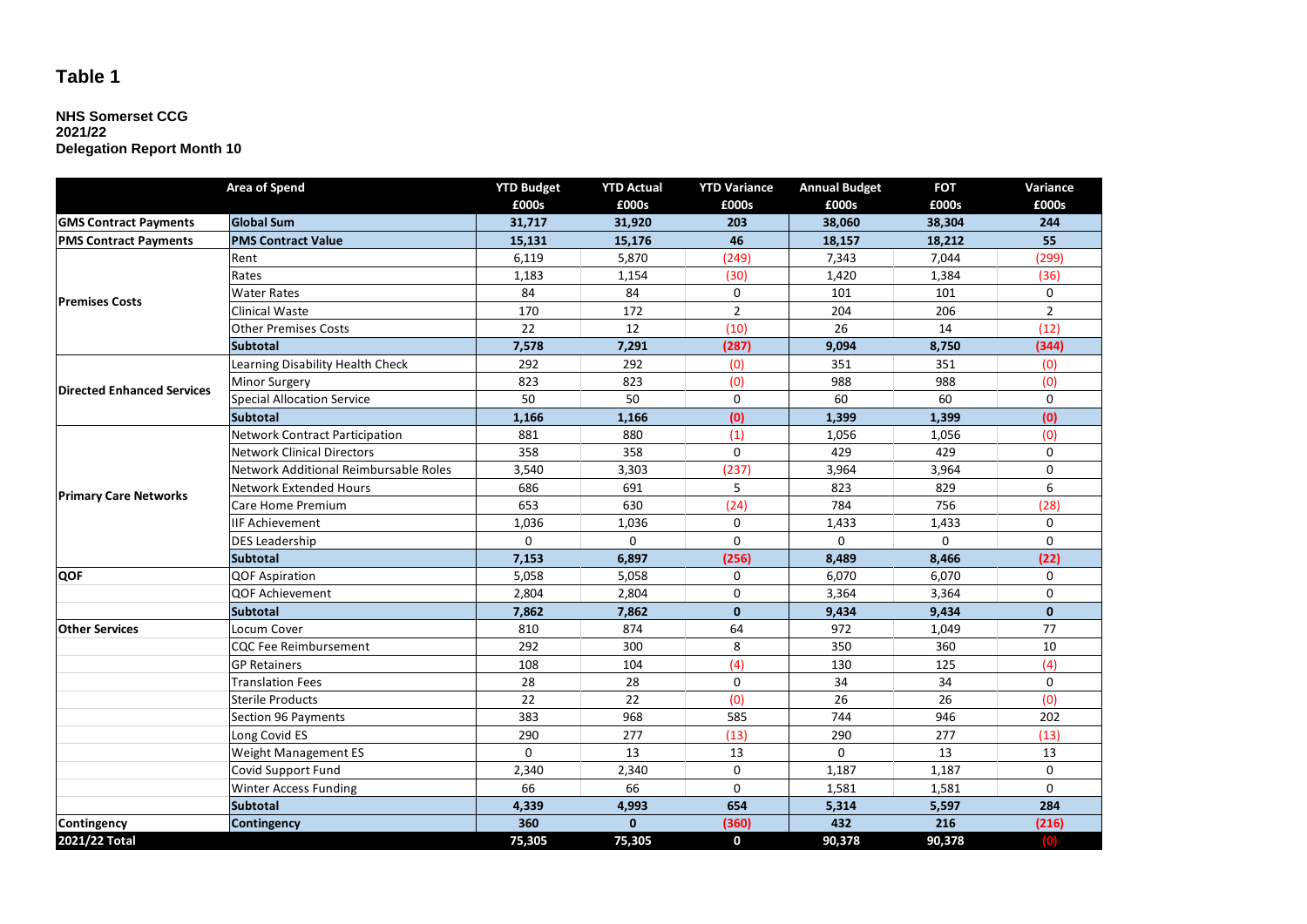## **Table 2**

#### **NHS Somerset CCG 2021/22 Other Primary Care Report Month 10**

| Area of Spend                  |                                             | <b>YTD Budget</b> | <b>YTD Actual</b> | <b>YTD Variance</b> | <b>Annual Budget</b> |        | Forecast Outturn Forecast Variance |
|--------------------------------|---------------------------------------------|-------------------|-------------------|---------------------|----------------------|--------|------------------------------------|
|                                |                                             | £000s             | £000s             | £000s               | £000s                | £000s  | £000s                              |
| <b>Non Delegated</b>           | <b>GPIT Costs</b>                           | 2,330             | 2,330             | 0                   | 2,752                | 2,752  | $\mathbf 0$                        |
|                                | Primary Care Improvement Scheme (PCIS)      | 5,709             | 5,639             | (70)                | 6,850                | 6,860  | 10                                 |
|                                | <b>GP Practice Transformation Programme</b> | 772               | 733               | (39)                | 926                  | 878    | (48)                               |
|                                | <b>IUCD (LARC) Cost Transfer</b>            | 382               | 382               | $\mathbf 0$         | 458                  | 458    | 0                                  |
|                                | Minor Improvement Grants                    | 504               | 326               | (178)               | 504                  | 504    | 0                                  |
|                                | Cost of Dispensing Fees (incl. DSQS)        | 8,738             | 8,738             | $\mathbf 0$         | 10,486               | 10,486 | 0                                  |
|                                | Prescribing Incentive Scheme                | 225               | 225               | $\mathbf{0}$        | 270                  | 270    | $\Omega$                           |
|                                | <b>Subtotal</b>                             | 18,660            | 18,373            | (287)               | 22,246               | 22,208 | (38)                               |
|                                | Anti-Coagulation                            | 783               | 681               | (102)               | 940                  | 817    | (123)                              |
|                                | Dermatology                                 | 333               | 275               | (58)                | 400                  | 330    | (70)                               |
| <b>Local Enhanced Services</b> | <b>Enhanced Drug Monitoring</b>             | 417               | 388               | (29)                | 500                  | 466    | (34)                               |
|                                | Leg Ulcer / Compression Bandaging           | 375               | 333               | (42)                | 450                  | 399    | (51)                               |
|                                | <b>ACES</b>                                 | 554               | 457               | (97)                | 665                  | 548    | (117)                              |
|                                | Other Optometry                             | 29                | 24                | (5)                 | 35                   | 29     | (6)                                |
|                                | Minor Injuries                              | 138               | 108               | (30)                | 165                  | 129    | (36)                               |
|                                | Other                                       | 793               | 614               | (179)               | 952                  | 739    | (213)                              |
|                                | <b>Subtotal</b>                             | 3,422             | 2,880             | (542)               | 4,107                | 3,457  | (650)                              |
|                                | <b>GP Retention</b>                         | 100               | 100               | $\mathbf 0$         | 119                  | 119    | $\mathbf 0$                        |
|                                | <b>Practice Nurse Measures</b>              | 13                | 13                | $\mathbf 0$         | 20                   | 20     | 0                                  |
|                                | <b>Practice Resilience</b>                  | 70                | 70                | 0                   | 84                   | 84     | 0                                  |
|                                | <b>Online Consultations</b>                 | 130               | 130               | $\mathsf{O}$        | 156                  | 156    | 0                                  |
|                                | <b>Primary Care Networks</b>                | 240               | 240               | $\mathbf 0$         | 288                  | 288    | $\mathbf 0$                        |
| <b>Primary Care</b>            | <b>Workforce Training Hubs</b>              | 100               | 100               | $\mathbf 0$         | 120                  | 120    | 0                                  |
| <b>Transformation</b>          | <b>Infrastructure and Resilience</b>        | 107               | 107               | 0                   | 128                  | 128    | 0                                  |
|                                | Fellowships Core Offer                      | 272               | 272               | 0                   | 272                  | 272    | 0                                  |
|                                | <b>Supporting Mentors</b>                   | 101               | 101               | 0                   | 125                  | 125    | 0                                  |
|                                | PCN Leadership and Management               | 8                 | 8                 | 0                   | 12                   | 12     | 0                                  |
|                                | Digital First Support                       | 392               | 392               | 0                   | 588                  | 588    | 0                                  |
|                                | Flexible Pools Scheme                       | 90                | 90                | 0                   | 120                  | 120    | 0                                  |
|                                | <b>Subtotal</b>                             | 1,623             | 1,623             | $\mathbf{0}$        | 2,032                | 2,032  | $\mathbf 0$                        |
|                                |                                             | 23,705            | 22,876            | 3291                | 28,385               | 27,697 |                                    |